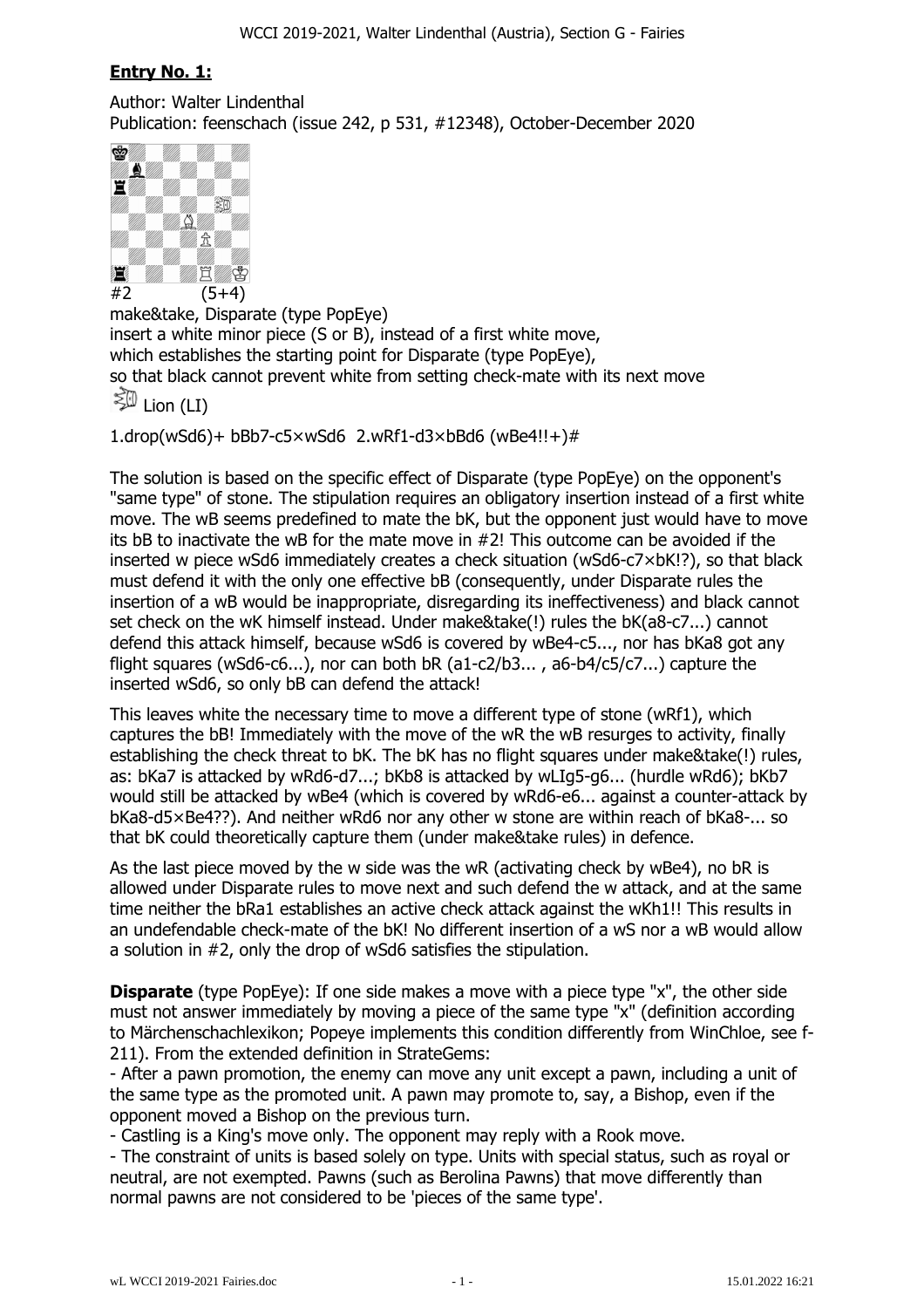# **Entry No. 2:**

Author: Walter Lindenthal Publication: feenschach (issue 242, p 531, #12349), October-December 2020



1.wMUd4-g7(bKf6 $\rightarrow$ d4+++) bMUb6-e3(bKd4 $\rightarrow$ b6) 2.wNf3-d7#

The bK in the diagram is under no threat. There seem to be quite some tentative moves that would prepare bringing white pieces in a position for the necessary double attacks to the bK under PEPO rules in #2 (the thoughest ones seem 1.wNf3-d2 or 1.wNf3-h2), or at least prevent the bMU from rescuing bK afterwards by capturing it first (1.wK×bMU or 1.wR×bMU). But all such tries can be defended. There's only one sound solution:

The first move of wMU kicks the bK into a triple check attack, which paralyses the bK unter PEPO rules. There is no escape from this triple attack and no defence in an orthodox sense! Only the bMU can save the bK by kicking it to b6, where the wK on an adjacent square under PEPO rules will not attack but still paralyse the bK, and at the same time a first attack on the bK is established by wRb4 (this is a legal SFCS situation). This kicking move of the bMU at the same time also establishes a first attack on the wK who got already paralysed by the bK (the bK on an adjacent square paralyses, but does not attack the wK according to PEPO rules). The bQ could establish a second attack on the wK, but obviously the white side moves first. As the bK is already under a first attack, a second attack is required for an active check. Such an attack by wBb2-d4 could easily be obstructed by either bQc1-c5 or bMUe3 c5(wBd4 $\rightarrow$ e3). An attack wNf3-d2 can be defended by bO×wN. So, the only move that will establish the required second attack is wNf3-d7. There is no defence any more against these two attacks, resulting in check-mate of the bK.

The bMUe3 cannot save the bK again by kicking it out of the double attack, because this would required the bMU to effectively capture wKa7, which is not allowed under PEPO rules in this FCS situation (established by the bMU itself) - the required second attack on the paralysed wKa7 is definitely missing!

**Mulehopper:** Moves and captures like a Grasshopper, in addition kicks (like a Mule) the hurdle back to the Mulehopper's starting square of the move.

### **PEPO** (invented by P.Petkov, see f-234):

1. A king is both in check and paralyzed, when attacked by two or more enemy units. If there is no defence against this check, then the king is mated.

2. A king is merely paralyzed (and not under 'check' in the orthodox sense) as long as he is attacked by a single enemy unit only. He cannot be captured by the attacker; this situation is called "*First check status (FCS)*", where the king cannot capture "x" but "x" also cannot capture the king. Consequently, as FCS does not result in check, the king himself can move into a Self-FCS situation (SFCS)".

3. If the kings stand on adjacent squares then they paralyze each other, but there is no reciprocal attack between them (i.e. there is only paralysis, but there is no FCS; compare with Madrasi Rex Inclusive).

4. Paralyzed Kings cannot castle.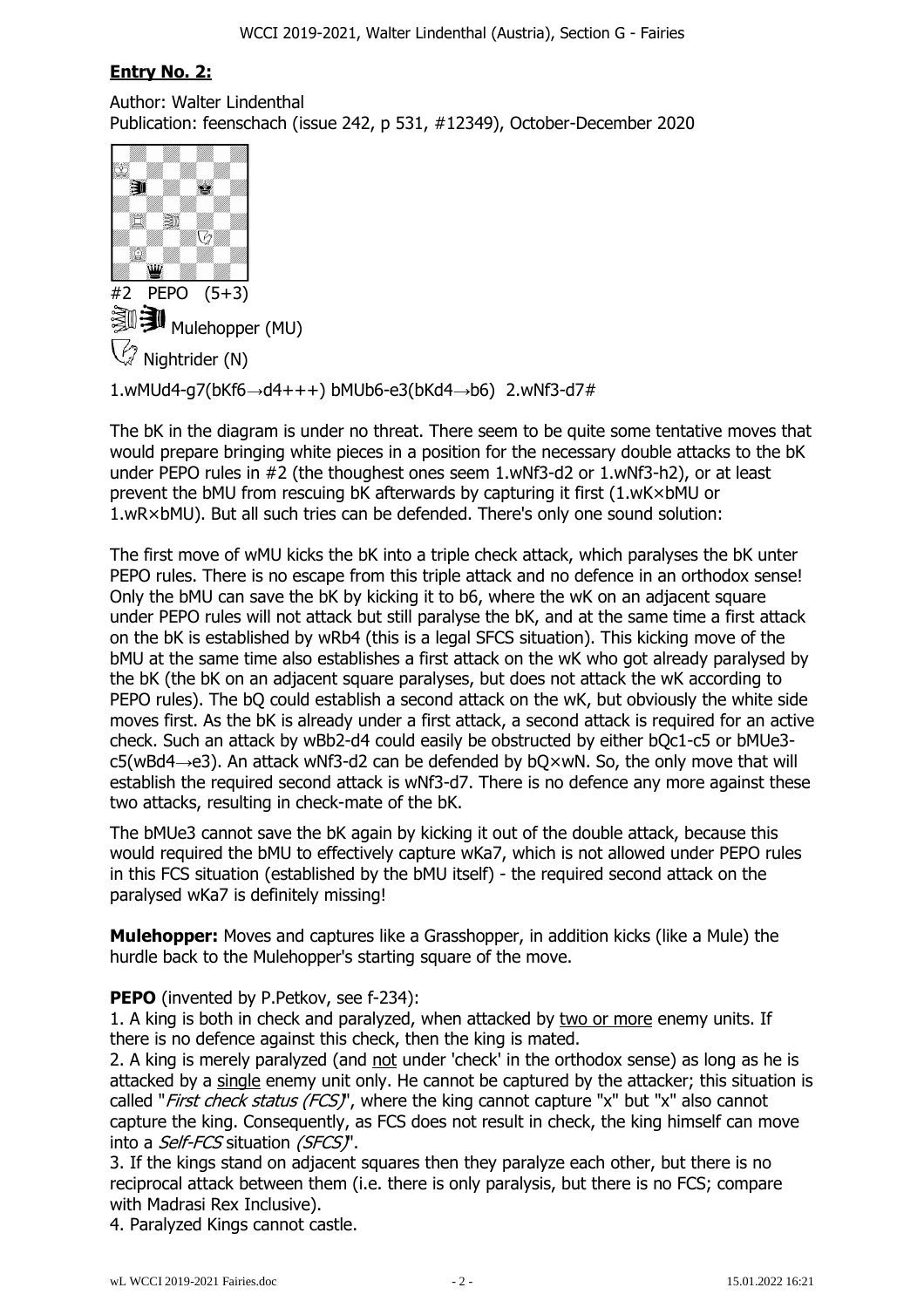### **Entry No. 3:**

Author: Walter Lindenthal Publication: feenschach (issue 242, p 531, #12351), October-December 2020



#2 make&take, PEPO (5+7) b1) bPb7 $\rightarrow$ a2, d6 $\rightarrow$ d2, h2 $\rightarrow$ h4 b2) ... but no promotion move allowed ※ → Mulehopper (MU)

Rose (RO)

a) 1.wMUd4-f6(bKe5 $\rightarrow$ d4+++) bMUb6-e3(bKd4 $\rightarrow$ b6) 2.wROh8-b8#

b1) 1.wMUd4-f6(bKe5 $\rightarrow$ d4+++) bMUb6-e3(bKd4 $\rightarrow$ b6) 2.wMUf6-a6(bKb6 $\rightarrow$ f6)#

b2) "no promotion move" rendering possible a different attack structure for white, too:

1.wRb4-b7(bMUb6 $\rightarrow$ b4)×bMUb4 bPa2-a5×wRb4[or...] 2.wMUd4-f6(bKe5 $\rightarrow$ d4)#

The main idea of this problem is to carve out the rich potential of a fairy-piece like the Mulehopper, kicking other stones in addition to ordinary moves! In the diagram the bK is already under a first attack (FCS) and thus paralysed by wRb4-b5..., but there is no further make&take attack by wROh8 or any other white stone yet! There are quite some tentative moves that would bring one of the white pieces in a position for a second attack to the bK under make&take rules, though all but one of them could be defended through either capturing the attacker or obstruction (by bQ or bB), also other limitations of make&take (Pawns on ranks 1/8) might apply. And an early try to prevent bMUb6 from later saving its bK (e.g. in twin a) ) such as  $1.w$ Ka7-c7(bPb7 $\rightarrow$ a7)×bMUb6 puts the wK into an unwelcome SFCS situation (bPd6!) to be solved first, preventing a solution in #2. The only purposeful first move of wMU kicks the bK into a triple check attack. As no orthodox style escape is possible, only the bMU can save the bK by kicking it to b6, where the wK on an adjacent square under PEPO rules will not attack but again paralyse the bK, and at the same time a first attack on the bK is established by wRb4-b3/b5... (this is a legal SFCS situation) - but there is still no attack by wROh8-g8... because of an obstructed square f6. This kicking move of the bMU at the same time also establishes a first attack on the wK who got already paralysed by the bK (the bK on an adjacent square paralyses, but does not attack the wK according to PEPO rules; and there is no second attack to the wK else). As the bK is already under a first attack, a second attack is required for an active check.

ad a) This second attack can only be established by moving wROh8-b8. Only on square b8 the wRO cannot be captured by a black stone (starting the make-part on RO-lines: bPd6 obstructs any attacks by bB or bQ; bMU could reach rank 8 but has no take-move for the wROb8, equally bMU could reach file b / rank 4 on R-lines but has no take-move against the first attacker wRb4). On b8 the wROb8-c8×bK!? establishes the required second attack under make&take rules. All other tentative attack tries of white stones, and all other interim squares on the circular move options of wROh8-? to the left side of the board could be defended by black under make&take (e.g. bQe1-(g2)-e7×wROd8). Both attacks can no more be defended by black, resulting in check-mate!

The bMUe3 cannot save the bK again by kicking it out of the double attack, because this would required the bMU to effectively capture wKa7, which is not allowed under PEPO rules in this FCS situation, established by the bMU itself - a second attack on the paralysed wKa7 would still be missing!

(--> page 2)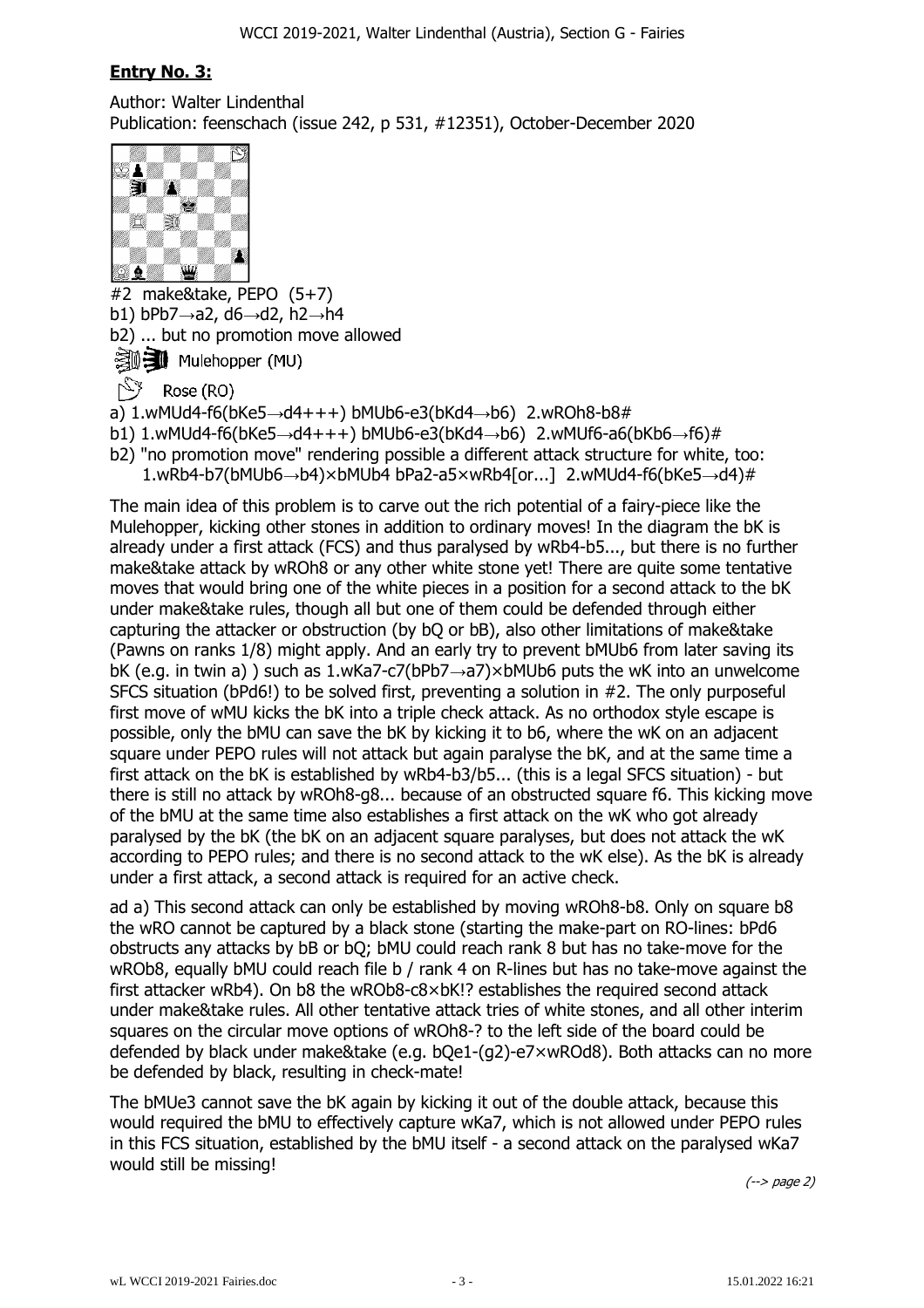### $\left(\left\langle -\right\rangle$  page 1 of entry no. 3)

ad b) Here the situation is rather different due to the shifted bPs. Mainly because there is no protection any more of wROb8 due to the missing bPd6, and bPa2 can any time break the first attack of wRb4 on the bK (bPa2-a5×wRb4!?), and bPd2 could promote, and bPh4 obstructs the attacking RO-lines in the make-part of bQe1 in its defence of second attack!

ad b1) So, a solution like in twin a) is no longer possible. But the free square of the missing bPd6 offers a different solution! The wMUf6 can kick the bKb6 again, and now to f6 into an undefendable double attack by wROh8-g8×bKf6!? and wBa1-b2×bKf6!?. Both attack lines cannot be obstructed here (bBb1-h7 is no obstruction), capturing wRb4 is meaningless, and the bK itself is paralysed and obstructs the bB-/bQ-attacking lines against the wRO. Mate!

ad b2) A Pawn promotion of bPd2 could be seen as another problem, creating an additional b piece able to defend an attack against bK. Its quick elimination by 1.wMUd4-d1(bPd2 $\rightarrow$ d4) however could not result in a solution of #2 at all (especially as the rules of make&take do not allow a bP to be captured from wB on first rank). Also  $1.$ wMUd4-c3×bQe1(bPd2 $\rightarrow$ c3) followed by 1... bPc3-b2 $\times$ wBa1=? could not result in a solution of #2 at all (any time the wRb4 could be captured, eliminating one of the attacks)!

As the bMU will rescue its bK by kicking it out of the triple attack, what about capturing the  $b$ MU first by 1.wRb4-b7( $b$ MUb6 $\rightarrow$ b4) $\times$ bMUb4 ? Black in fact now has time to prepare for the expected(!) second w move 2.wMUd4-f6(sKe5 $\rightarrow$ d4+++) by simply capturing 1... bPa2a5×wRb4 (or rather obstructing the wRO by 1... bBb1-f5 and 2... bQe1-e6; or 1... bBb1-f5 would enable 2... bBf5-g7×wROh8 or 2... bQe1-b1×wRb4), but finally black could only eliminate one of those three attacks on bK, resulting in check-mate due to an undefendable double attack. This check-mate can only be prevented by means of a Pawn promotion in time (as follows), provided a promotion move is allowed (as regularly is in twin b1))!

Variant promotion 1: This mate can be avoided if the move 1.wRb4-b7(bMUb6 $\rightarrow$ b4)×bMUb4 is immediately answered by 1... bPd2-d1=bMU! This will allow to rescue the bK after the expected move 2.wMUd4-f6(bKe5 $\rightarrow$ d4+++) per 2... bMUd1-d5(sKd4 $\rightarrow$ d1); any other kind of 2nd w move would at most result in a double attack that can be defended! Yet any promotion in a different type of piece would not be purposeful for this rescue.

Variant promotion 2: There is an alternative b move avoiding the mate with no special use of the promotion [FIDE (3.7.5.1): "plays a pawn to the rank furthest from its starting position, he 'must' exchange that pawn as part of the same move". 1.wRb4-b7(bMUb6 $\rightarrow$ b4)×bMUb4 answering with 1... bOe1-c3(bPd2 $\rightarrow$ e1= $\sim$ ?)×wMUd4. The relevance of this counter move is to avoid letting the wMU kick the bK into a triple attack and at the same time establishing the pinned bQd4 as an obstruction. This move would put the wK under a first attack, too, but as no second attack on wK can be established there are no consequences. In case the bQ would be captured by 2.wBa1-b2,b3×bQe4 in order to establish a double attack on the bK, or if 2.wROh8-d8[,f7,g6 can also be defended by bBb1-(×)g6] establishes the second attack, the capture move bPa2-a5×wRb4 could easily defend the second attack. In case the promotion was ...( $bPd2\rightarrow e1=bMU$ ), any possible double attacks could even be defended by 2... bMUe1-e6(bKe5 $\rightarrow$ e1) in order to kick the bK out of the double attack.

**Mulehopper:** Moves and captures like a Grasshopper, in addition kicks (like a Mule) the hurdle back to the Mulehopper's starting square of the move.

**PEPO** (invented by P.Petkov, see f-234; only supported by WinChloe):

1. A king is both in check, and paralyzed, when attacked by two or more enemy units. If there is no defence against this check, then the king is mated.

2. A king is merely paralyzed (and not under 'check' in the orthodox sense) as long as he is attacked by a single enemy unit only. He cannot be captured by the attacker; this situation is called "*First check* status ( $FCS$ )", where the king cannot capture "x" but "x" also cannot capture the king. Consequently, as FCS does not result in check, the king himself can move into a Self-FCS situation (SFCS)". 3. If the kings stand on adjacent squares then they paralyze each other, but there is no reciprocal attack between them (i.e. there is only paralysis, but there is no FCS; compare with Madrasi Rex Inclusive).

4. Paralyzed Kings cannot castle.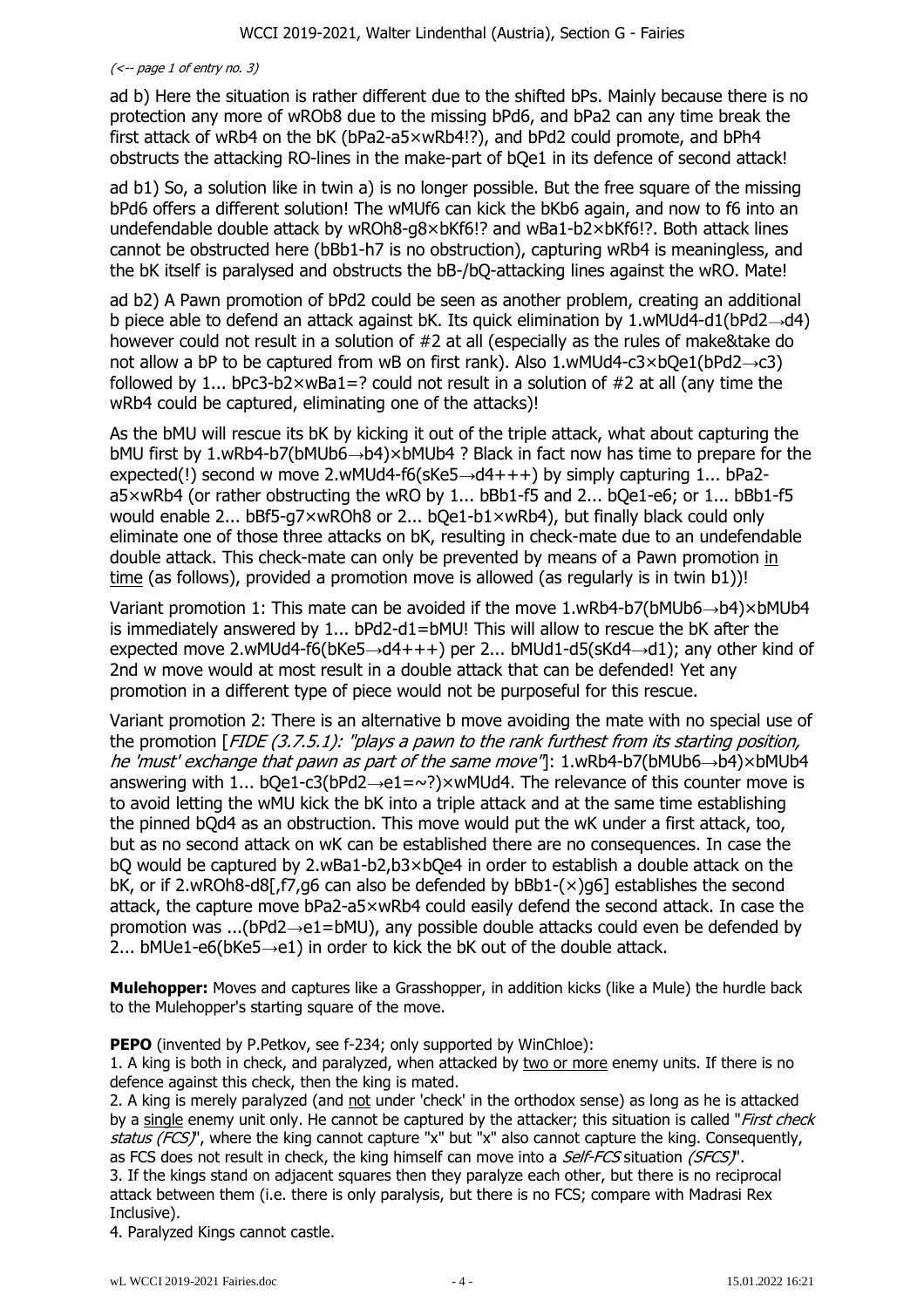### **Entry No. 4:**

Author: Walter Lindenthal Publication: feenschach (issue 242, p 533, #12365), October-December 2020



H#2 1.2;1.1 (5+11) C+ make&take, Disparate (type PopEye)  $\mathbb{Q}^{\mathbb{N}}$  Nightrider-Lion (NL)

a) 1.bSh6-g8 wPg5-f7×bSg8=R 2.bBb7-a6 wRg8-f7×bBe7#

b)  $1.bSh6-a8$  wPg5-f7 $\times bSa8=NL$  2.bKa5-a6 wNLg8-d2#

ad a) The solution is based on a bicolour castling move that at the same time results in an undefendable check-mate threat, which is said to be impossible under "orthodox make&take"! In such a way the attacking side places a direct attack against the opponent's K with the "King-substituting" NL from the King's target square in a castling move (castling is defined as a King's move; the opponent's NL "substitutes" the K in the King's move, establishing the make-part of a capture move under make&take). The bicolour castling is prearranged by a black invite for a Pawn promotion to w Rook (a Rook explicitely is needed later for the Disparate effect). Moving 2.bBb7-a6 will (1.) obstruct the last flight square of bK and (2.) at the same time the bB loses the ability for a defensive move to c6 later to obstruct the attack line of wNL. Finally wRg8 captures bBe7 under make&take rule, establishing the hurdle (e7) for the threatening move of the wNL from g7, and at the same time clearing g8 for (bicolour) castling! The last move of wR paralysed the bR for a next move under Disparate rule (though castling as a King's move is still legal with a paralysed Rook)! Thus, neither the bR (nor the bK itself, nor any other b stone) cannot interrupt the check-mate from the already established, threatening bicolour castling move wNLe8(0-0 $\rightarrow$ g8)×bKa5#. There is no defence available, thus check-mate!

ad b) Here the Pawn promotion gives another wNL. Due to an occupied g8 there is no bicolour castling option yet, nor can the "new" wNL attack the bK under make&take rules! So, the bK can freely move to a6. But the situation changes drastically once the "new" wNL moves to d2, from where it attacks the bKa6 (wNLd2-c2×bKa6), even attacking it on its possible flight square bKa7 (wNLd2-c3×bKa7). Also square b6 is illegal (wPa4-a5×bKb6), and there is actually no legal return to a5, because after having cleared square g8 (wNLg8 d2) the threat from bicolour castling with the "old" wNL got targetting a5! In trying to eliminate the threat itself, the bKa6 could use the hurdle b4 for a defensive attack on wNLd2 under make&take rule (bKa6-c2×wNLd2??). Due to Disparate rule the wKb2 could not cover wNLd2 (the wK is paralysed by the previous move of bK), but the bicolour castling with the "old" wNL (hurdle f6) is also active in covering square d2 (wNLe8(0-0 $\rightarrow$ q8)×bKd2#)! As no other b stone can capture the threatening wNLd2, the check-mate on bK is final.

**Nightrider-Lion:** moves like a Lion but only on Nightrider-lines.

**Bicolour Castling** (component of make&take, invented by H. Laue, see f-235 & Schwalbe 298-1): Let a castling position be given, but with a piece Y of the other colour on the king's square instead of the king. The simultaneous placement of Y onto the second square towards the cornered rook and of this rook onto the square passed by Y is called bicolour castling. The piece Y gives check if it attacks the other side's king according to the standard (non-fairy) rules from the arrival square after bicolour castling. For Y (if on the move) could then choose the latter as a make part, thus capture the king. The only requirement of this bicolour castling (denoted by 0-0, 0-0-0 respectively) is that it must not be provable that the rook has moved previously.

(--> page 2)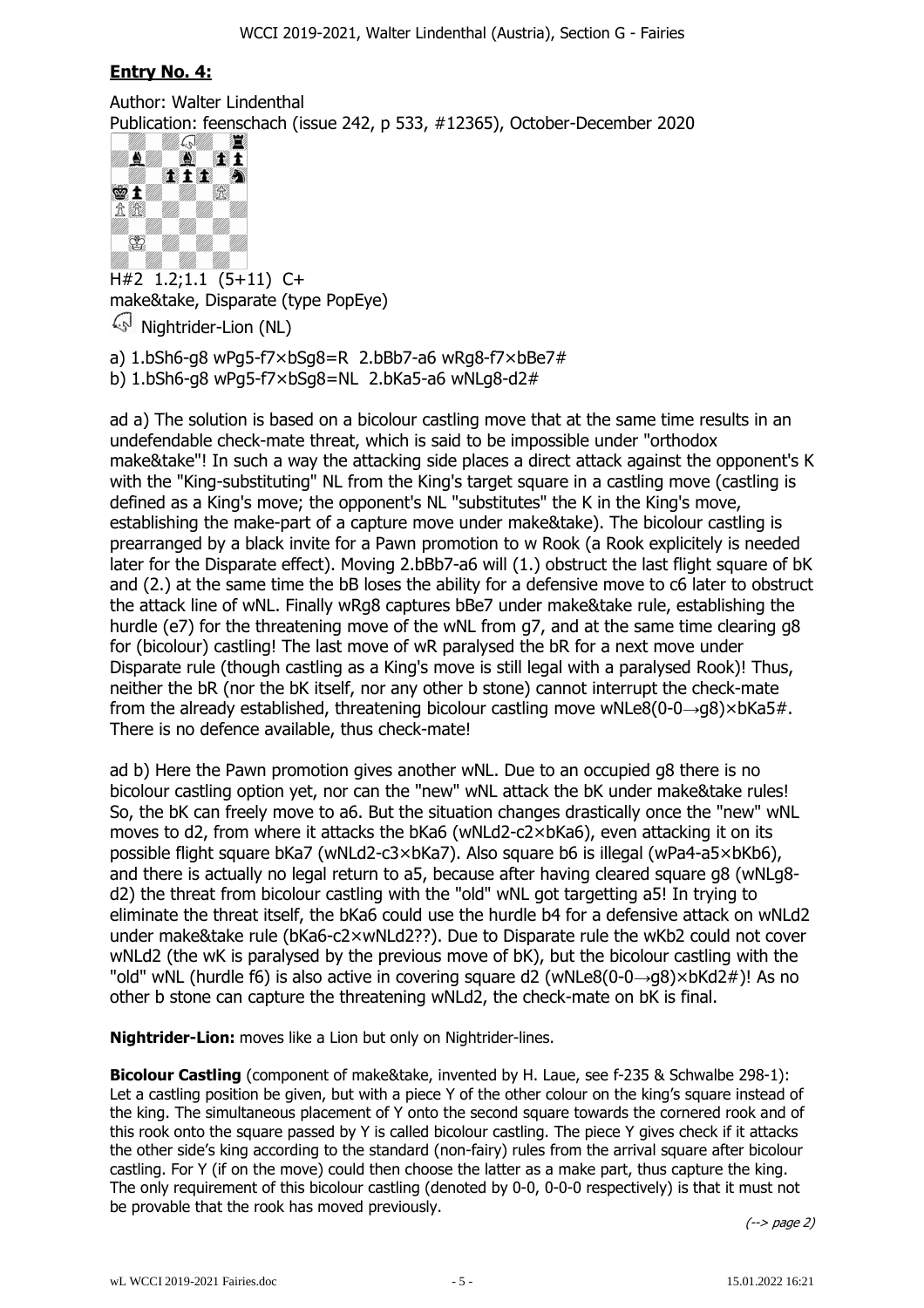#### (<-- page 1 of entry no. 4)

**Disparate** (type PopEye): If one side makes a move with a piece type "x", the other side must not answer immediately by moving a piece of the same type "x" (definition according to Märchenschachlexikon; Popeye implements this condition differently from WinChloe, see f-211). From

the extended definition in StrateGems: - After a pawn promotion, the enemy can move any unit except a pawn, including a unit of the same type as the promoted unit. A pawn may promote to, say, a Bishop, even if the opponent moved a Bishop on the previous turn.

- Castling is a King's move only. The opponent may reply with a Rook move.

- The constraint of units is based solely on type. Units with special status, such as royal or neutral, are not exempted. Pawns (such as Berolina Pawns) that move differently than normal pawns are not considered to be 'pieces of the same type'.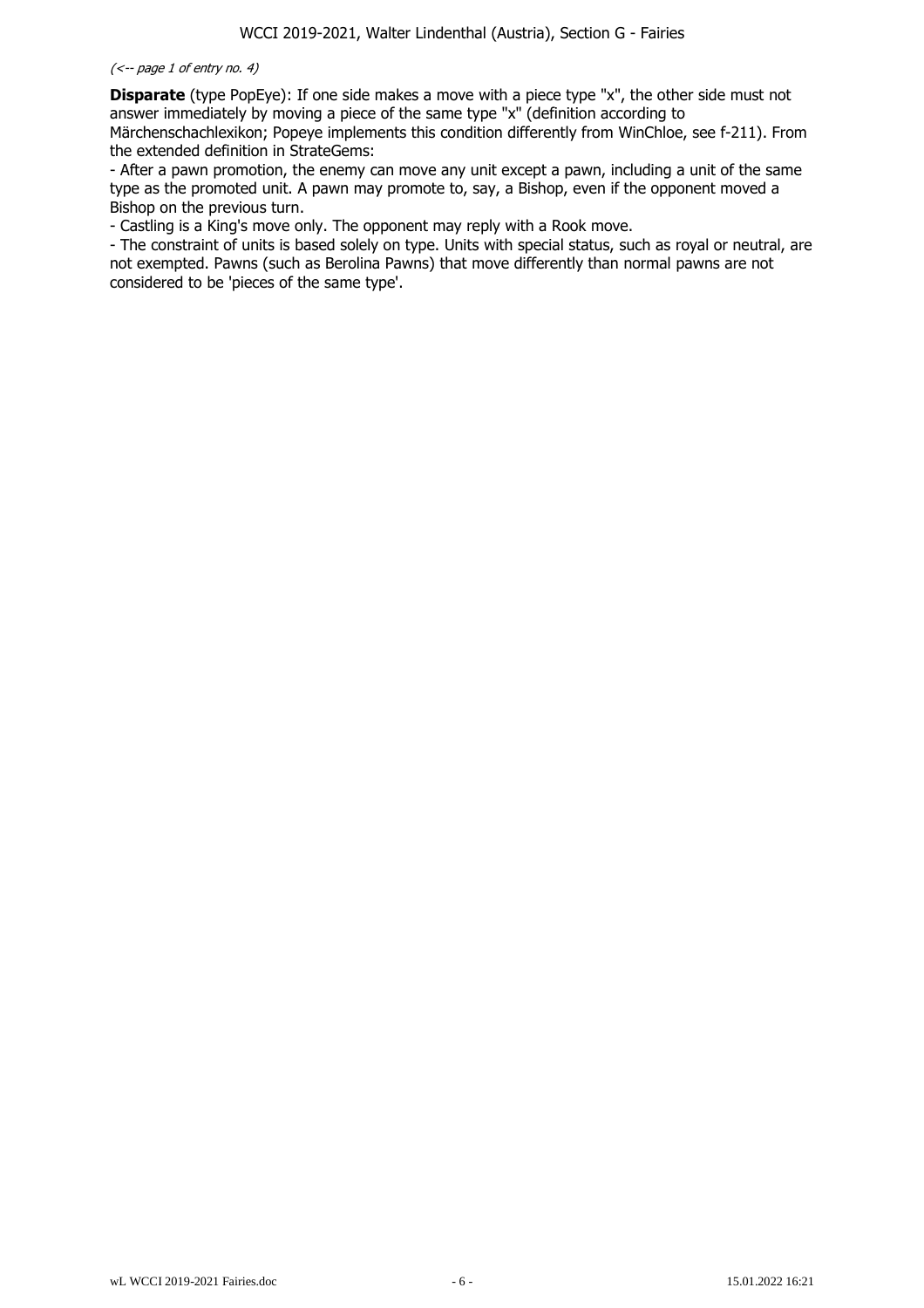# **Entry No. 5:**

Author: Walter Lindenthal Publication: feenschach (issue 246/Internet, p 180, #12592), July–September 2021



 $H#2$  (9+3) make&take, fuddled men, PEPO, r[=2] b) wRb4 $\rightarrow$ bPa2 & wPb2 $\rightarrow$ c2 **Mulehopper (MU)** 

a)  $1.Bg8-f6 \times Sh4* Rb4-d4(*)$  2.Ke5-e4(\*) MUd2-a2 [Pb2 $\rightarrow$ d2]#

b) 1.Ke5-e4\*(\*) MUd2-b2 [Pc2 $\rightarrow$ d2]\*\* 2.Bg8-f6×Sh4\* 0-0-0#

\* indicates an active (or activated) attack on the bK by PEPO rule

 $(*)$  shows an inactive attack on the bK, which is "fuddled" by the Fuddled Men rule

The solutions incorporate the specifics of a combination of fairy conditions PEPO and Fuddled Men. For any check-mate PEPO requires (at least) two "actively working", unbroken attacks on the K, though the first attack already paralyses the K. As this first attack is not qualified as "check" in the orthodox sense, the K is also allowed to move into a first attack situation himself; if the opponent's K moves to an adjacent square, both Ks are paralysed, but there is no reciprocal attack! Further, no stone is allowed by Fuddled Men to "move" twice in sequence ("move" is understood here as an intentional, actively executed motion of the stone itself), thus after the stone's move it is inactivated and effectless ("fuddled"= sleeping) during the next own move - such it cannot (yet) cause check/-mate ("Pseudo-Mate" according to John Beasley). Immediately at the end of the execution of the next-following own move all the effects resurge instantly. However, if a stone is just "passively" kicked or positioned by the move of a different stone, e.g. the hurdle in a Mulehopper move; or the Rook in a Castling move (as this is a King's move), this stone does not underlie the Fuddled Men restrictions, it has not actively moved, so does not get "fuddled" and stays fully active and in effect!

Especially due to those temporary "fuddled (sleeping)"-effects an essential part of the solution is understanding the appropriate last half-moves with their respective impacts on the moves that lead from the diagram to fulfilling the h#2 stipulation (almost in a pRA-like style: which stones must have moved last to their diagram position / such being "fuddled" or not at all, in order to identify the next possible, legal half-move in the diagram...). In doing so any capture must be done under make&take rule and under consideration of the restriction of the length of a move (Restriktor r[=2]). In addition the specific rules for castling further narrow the solution (especially considering effects from paralysis and being "fuddled").

As a "guidance" let me quote Paul Bissicks remark in "Fuddled Men" (f-204): "A unit in a diagram must be fuddled for it to be considered to be fuddled. If it is possible that it may not be fuddled, it is considered to be unfuddled...". Finally, certain here is only the last move (leading to the diagram setup) by white, and of course, the mate has not yet been fulfilled. A solution further requires that none of both sides is smothered by paralyzing or "fuddled" effects, before the necessary, actively working, and unbroken attack on the bK has been established...

**Partial Retroanalysis** (pRA): the legality of moves (especially castling and e.p.) has to be clarified in advance, i.e. before actual execution in the solution. A significant feature is the existence of mutually exclusiv (partial) solutions.

(--> page 2)